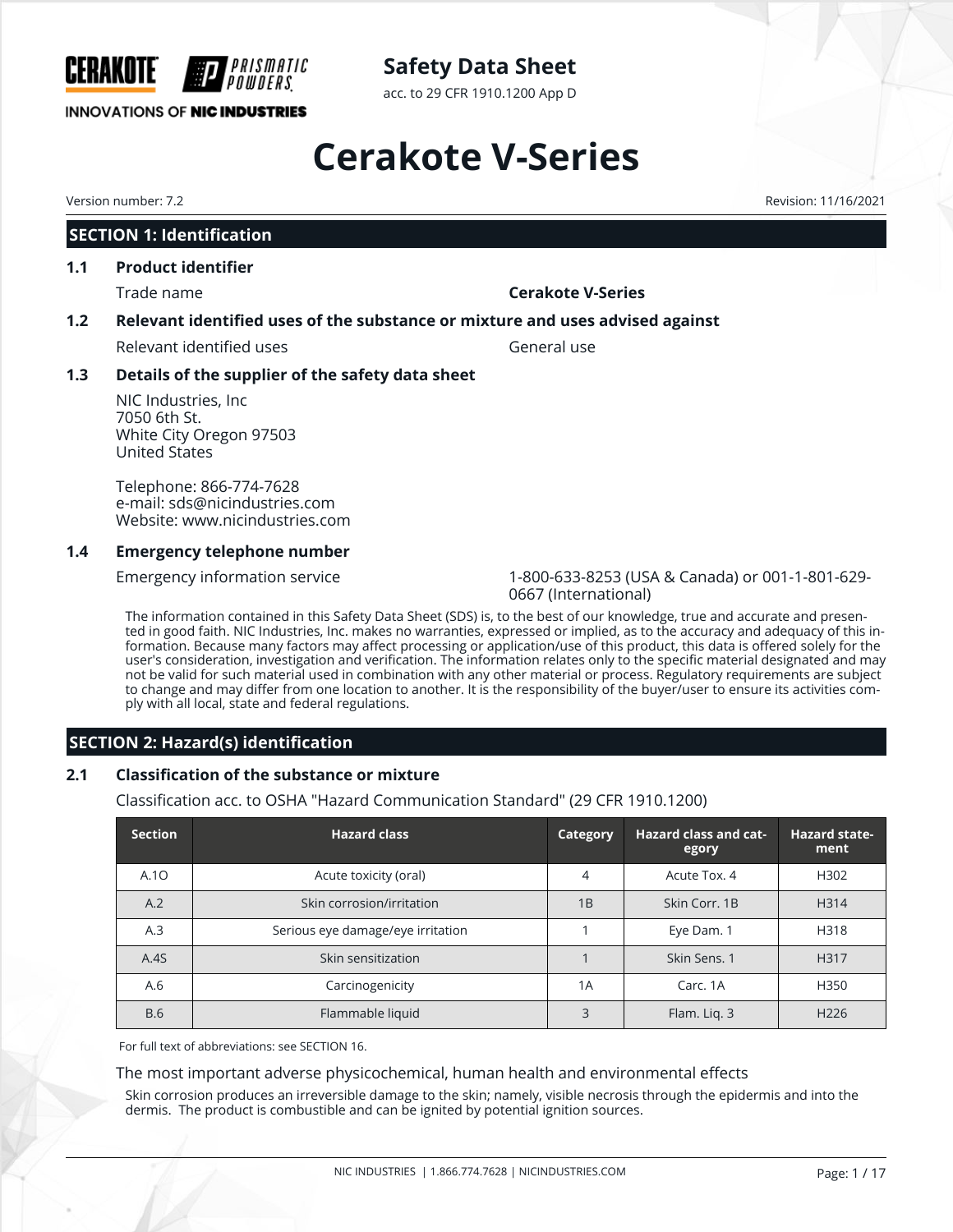

acc. to 29 CFR 1910.1200 App D

# **INNOVATIONS OF NIC INDUSTRIES**

# **Cerakote V-Series**

| 2.2 | <b>Label elements</b>                 |                                                                           |                                                                                                                 |              |  |  |  |
|-----|---------------------------------------|---------------------------------------------------------------------------|-----------------------------------------------------------------------------------------------------------------|--------------|--|--|--|
|     |                                       | Labelling acc. to OSHA "Hazard Communication Standard" (29 CFR 1910.1200) |                                                                                                                 |              |  |  |  |
|     | - Signal word                         | <b>DANGER</b>                                                             |                                                                                                                 |              |  |  |  |
|     | - Pictograms                          |                                                                           |                                                                                                                 |              |  |  |  |
|     |                                       |                                                                           |                                                                                                                 |              |  |  |  |
|     | GHS02, GHS05, GHS07,<br>GHS08         |                                                                           |                                                                                                                 |              |  |  |  |
|     | - Hazard statements                   |                                                                           |                                                                                                                 |              |  |  |  |
|     | H226                                  | Flammable liquid and vapor.                                               |                                                                                                                 |              |  |  |  |
|     | H302                                  | Harmful if swallowed.                                                     |                                                                                                                 |              |  |  |  |
|     | H314                                  | Causes severe skin burns and eye damage.                                  |                                                                                                                 |              |  |  |  |
|     | H317                                  | May cause an allergic skin reaction.                                      |                                                                                                                 |              |  |  |  |
|     | H350                                  | May cause cancer.                                                         |                                                                                                                 |              |  |  |  |
|     | - Precautionary statements            |                                                                           |                                                                                                                 |              |  |  |  |
|     | P201                                  | Obtain special instructions before use.                                   |                                                                                                                 |              |  |  |  |
|     | P210                                  |                                                                           | Keep away from heat/sparks/open flames/hot surfaces. No smoking.                                                |              |  |  |  |
|     | P233                                  | Keep container tightly closed.                                            |                                                                                                                 |              |  |  |  |
|     | P240                                  | Ground/bond container and receiving equipment.                            |                                                                                                                 |              |  |  |  |
|     | P241                                  |                                                                           | Use explosion-proof electrical/ventilating/lighting equipment.                                                  |              |  |  |  |
|     | P242                                  | Use only non-sparking tools.                                              |                                                                                                                 |              |  |  |  |
|     | P243                                  | Take precautionary measures against static discharge.                     |                                                                                                                 |              |  |  |  |
|     | P260                                  | Do not breathe dusts or mists.                                            |                                                                                                                 |              |  |  |  |
|     | P270                                  | Do not eat, drink or smoke when using this product.                       |                                                                                                                 |              |  |  |  |
|     | P272                                  |                                                                           | Contaminated work clothing must not be allowed out of the workplace.                                            |              |  |  |  |
|     | P280                                  | Wear protective gloves/eye protection/face protection.                    |                                                                                                                 |              |  |  |  |
|     | P301+P330+P331                        | If swallowed: Rinse mouth. Do NOT induce vomiting.                        |                                                                                                                 |              |  |  |  |
|     | P302+P352                             | If on skin: Wash with plenty of water.                                    |                                                                                                                 |              |  |  |  |
|     | P303+P361+P353                        |                                                                           | If on skin (or hair): Take off immediately all contaminated clothing. Rinse skin with water/shower.             |              |  |  |  |
|     | P304+P340                             |                                                                           | If inhaled: Remove person to fresh air and keep comfortable for breathing.                                      |              |  |  |  |
|     | P305+P351+P338                        | easy to do. Continue rinsing.                                             | If in eyes: Rinse cautiously with water for several minutes. Remove contact lenses, if present and              |              |  |  |  |
|     | P310                                  | Immediately call a poison center/doctor.                                  |                                                                                                                 |              |  |  |  |
|     | P321                                  | Specific treatment (see on this label).                                   |                                                                                                                 |              |  |  |  |
|     | P363                                  | Wash contaminated clothing before reuse.                                  |                                                                                                                 |              |  |  |  |
|     | P370+P378                             |                                                                           | In case of fire: Use sand, carbon dioxide or powder extinguisher to extinguish.                                 |              |  |  |  |
|     | P403+P235                             | Store in a well-ventilated place. Keep cool.                              |                                                                                                                 |              |  |  |  |
|     | P405                                  | Store locked up.                                                          |                                                                                                                 |              |  |  |  |
|     | P501                                  |                                                                           | Dispose of contents/container to industrial combustion plant.                                                   |              |  |  |  |
|     | - Hazardous ingredients for labelling |                                                                           | p-chlorobenzotrifluoride, Thermal Cure Refractory<br>Resin, Carbon black                                        |              |  |  |  |
| 2.3 | <b>Other hazards</b>                  |                                                                           |                                                                                                                 |              |  |  |  |
|     | Hazards not otherwise classified      |                                                                           |                                                                                                                 |              |  |  |  |
|     |                                       |                                                                           | Very toxic to aquatic life with long lasting effects (GHS category 1: aquatic toxicity - acute and/or chronic). |              |  |  |  |
|     |                                       |                                                                           |                                                                                                                 |              |  |  |  |
|     |                                       |                                                                           |                                                                                                                 |              |  |  |  |
|     |                                       |                                                                           |                                                                                                                 |              |  |  |  |
|     |                                       |                                                                           | NIC INDUSTRIES   1.866.774.7628   NICINDUSTRIES.COM                                                             | Page: 2 / 17 |  |  |  |
|     |                                       |                                                                           |                                                                                                                 |              |  |  |  |
|     |                                       |                                                                           |                                                                                                                 |              |  |  |  |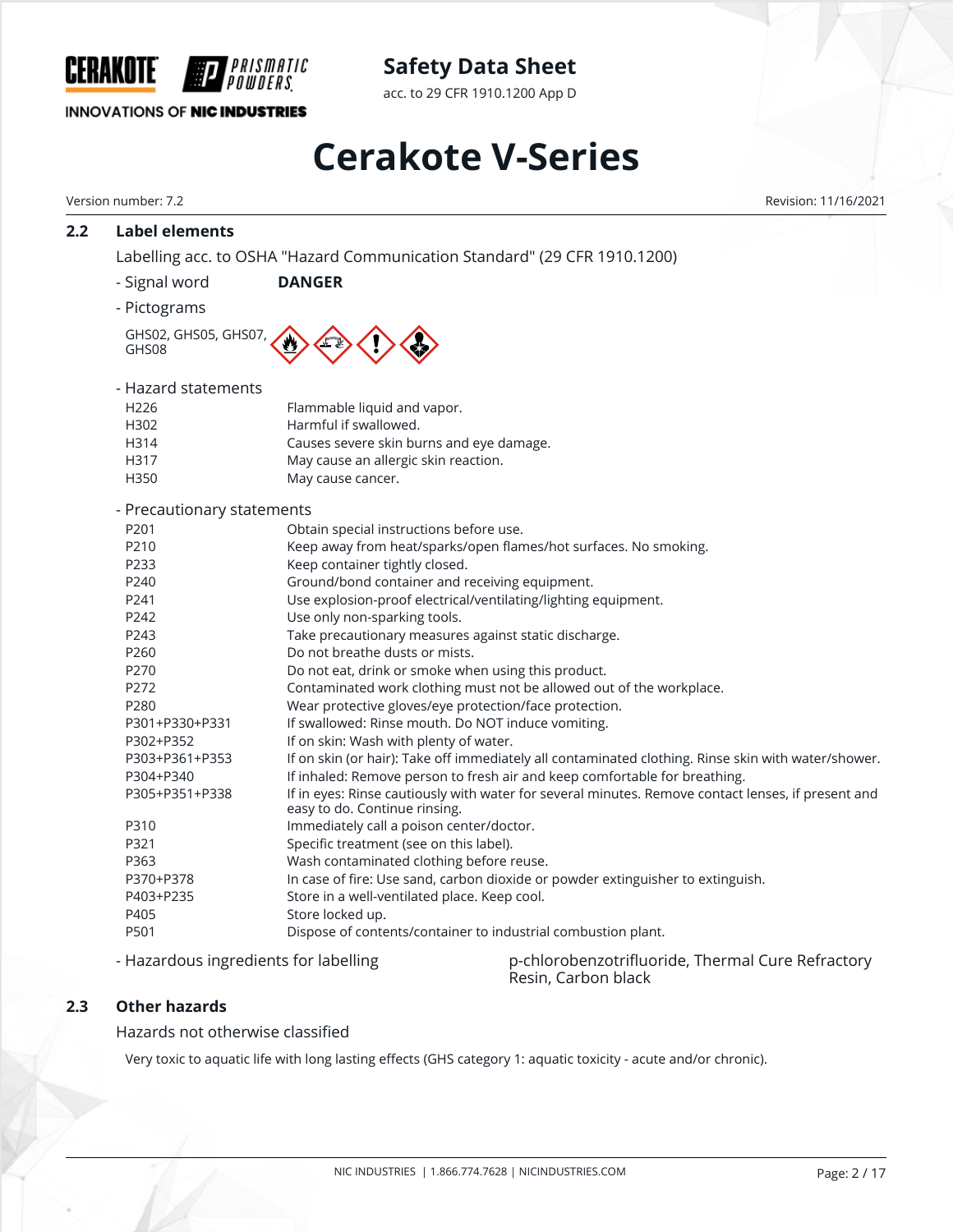

acc. to 29 CFR 1910.1200 App D

# **INNOVATIONS OF NIC INDUSTRIES**

# **Cerakote V-Series**

Version number: 7.2 Revision: 11/16/2021

# **SECTION 3: Composition/information on ingredients**

#### **3.1 Substances**

Not relevant (mixture)

#### **3.2 Mixtures**

Description of the mixture

| <b>Name of substance</b>             | <b>Identifier</b>             | Wt%       |
|--------------------------------------|-------------------------------|-----------|
| p-chlorobenzotrifluoride             | CAS No<br>98-56-6             | $25 - 50$ |
| Thermal Cure Refractory Resin        | CAS No<br><b>Trade Secret</b> | $25 - 50$ |
| Ceramic Based Pigments and Additives | CAS No<br><b>Trade Secret</b> | $10 - 25$ |
| Performance Ceramic #1               | CAS No<br><b>Trade Secret</b> | $1 - 5$   |
| Performance Ceramic #2               | CAS No<br><b>Trade Secret</b> | $1 - 5$   |
| Carbon black                         | CAS No<br>1333-86-4           | $1 - 5$   |

\*\* Trade Secret: In accordance with OSHA Hazard Communication Standard 29 CFR 1910.1200(i) and in accordance with the United Nations Globally Harmonized System of Classification and Labeling of Chemicals (GHS), the specific identity and/or exact percentage (concentration) of the composition has been withheld as a "Trade Secret."

# **SECTION 4: First-aid measures**

#### **4.1 Description of first-aid measures**

#### General notes

Do not leave affected person unattended. Remove victim out of the danger area. Keep affected person warm, still and covered. Take off immediately all contaminated clothing. In all cases of doubt, or when symptoms persist, seek medical advice. In case of unconsciousness place person in the recovery position. Never give anything by mouth.

#### Following inhalation

If breathing is irregular or stopped, immediately seek medical assistance and start first aid actions. In case of respiratory tract irritation, consult a physician. Provide fresh air.

#### Following skin contact

Wash with plenty of soap and water.

#### Following eye contact

Remove contact lenses, if present and easy to do. Continue rinsing. Irrigate copiously with clean, fresh water for at least 10 minutes, holding the eyelids apart.

#### Following ingestion

Rinse mouth with water (only if the person is conscious). Do NOT induce vomiting.

#### **4.2 Most important symptoms and effects, both acute and delayed**

Symptoms and effects are not known to date.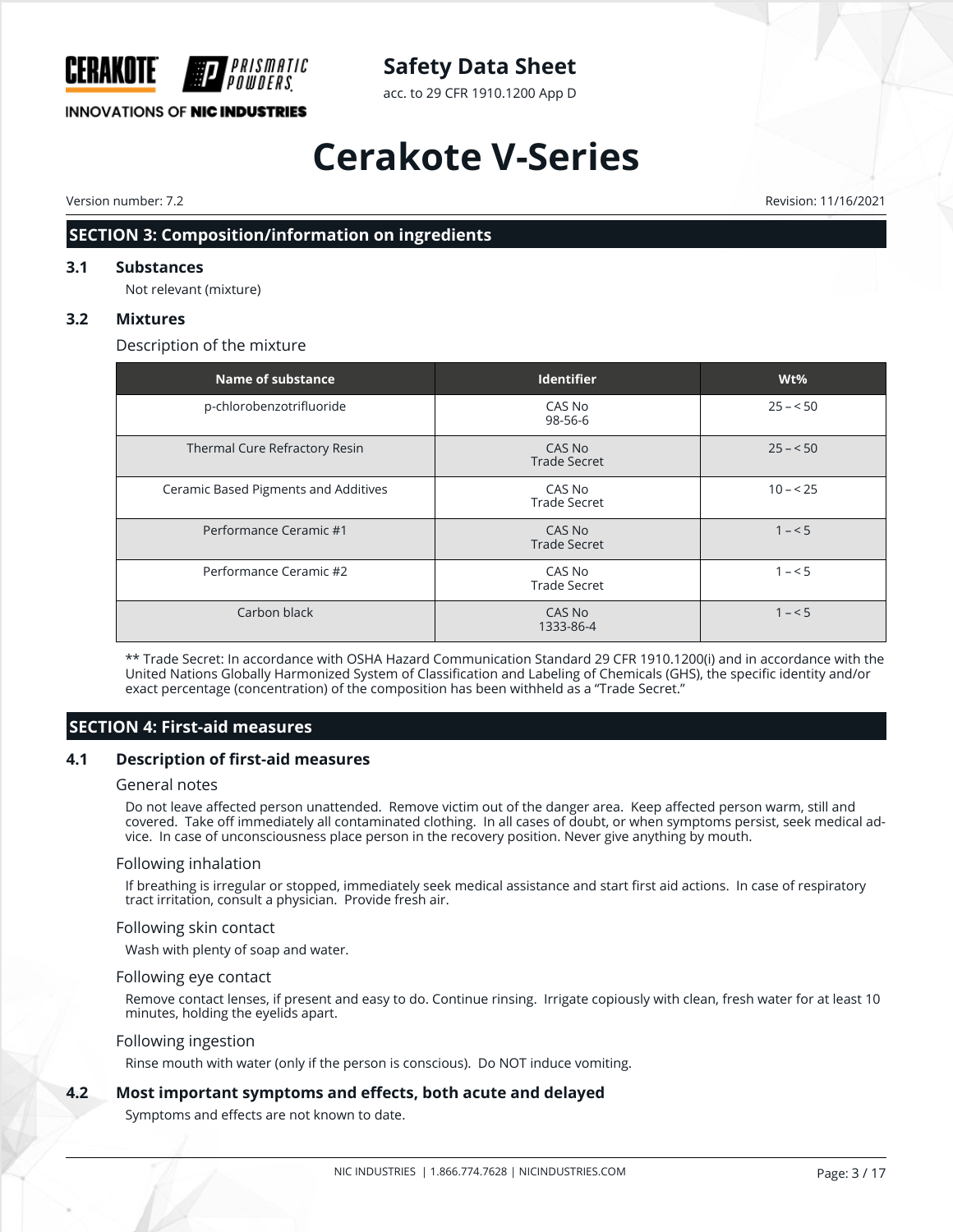

acc. to 29 CFR 1910.1200 App D

# **Cerakote V-Series**

Version number: 7.2 Revision: 11/16/2021

### **4.3 Indication of any immediate medical attention and special treatment needed** None.

## **SECTION 5: Fire-fighting measures**

#### **5.1 Extinguishing media**

Suitable extinguishing media

Water spray, Dry extinguishing powder, BC-powder, Carbon dioxide (CO2)

#### **5.2 Special hazards arising from the substance or mixture**

In case of insufficient ventilation and/or in use, may form flammable/explosive vapor-air mixture. Solvent vapors are heavier than air and may spread along floors. Places which are not ventilated, e.g. unventilated below ground level areas such as trenches, conduits and shafts, are particularly prone to the presence of flammable substances or mixtures.

#### Hazardous combustion products

Carbon monoxide (CO), Carbon dioxide (CO2)

#### **5.3 Advice for firefighters**

In case of fire and/or explosion do not breathe fumes. Coordinate firefighting measures to the fire surroundings. Do not allow firefighting water to enter drains or water courses. Collect contaminated firefighting water separately. Fight fire with normal precautions from a reasonable distance.

#### **SECTION 6: Accidental release measures**

#### **6.1 Personal precautions, protective equipment and emergency procedures**

For non-emergency personnel

Remove persons to safety.

#### For emergency responders

Wear breathing apparatus if exposed to vapors/dust/aerosols/gases.

#### **6.2 Environmental precautions**

Keep away from drains, surface and ground water. Retain contaminated washing water and dispose of it. If substance has entered a water course or sewer, inform the responsible authority.

#### **6.3 Methods and material for containment and cleaning up**

Advice on how to contain a spill

Covering of drains.

#### Advice on how to clean up a spill

Wipe up with absorbent material (e.g. cloth, fleece). Collect spillage: sawdust, kieselgur (diatomite), sand, universal binder.

#### Appropriate containment techniques

Use of adsorbent materials.

#### Other information relating to spills and releases

Place in appropriate containers for disposal. Ventilate affected area.

#### **6.4 Reference to other sections**

Hazardous combustion products: see section 5. Personal protective equipment: see section 8. Incompatible materials: see section 10. Disposal considerations: see section 13.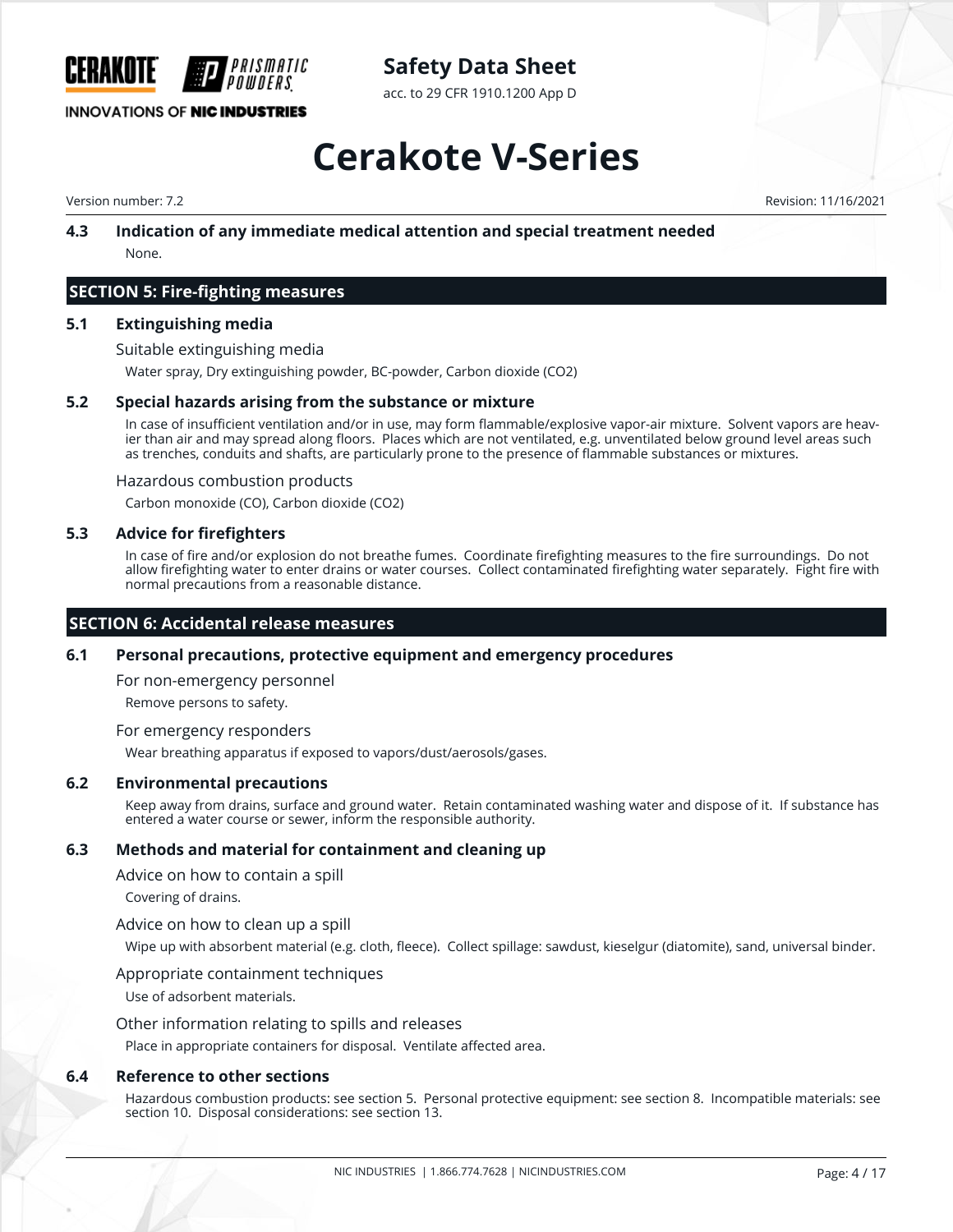

acc. to 29 CFR 1910.1200 App D

# **INNOVATIONS OF NIC INDUSTRIES**

# **Cerakote V-Series**

Version number: 7.2 Revision: 11/16/2021

## **SECTION 7: Handling and storage**

#### **7.1 Precautions for safe handling**

#### Recommendations

#### - Measures to prevent fire as well as aerosol and dust generation

Use local and general ventilation. Avoidance of ignition sources. Keep away from sources of ignition - No smoking. Take precautionary measures against static discharge. Use only in well-ventilated areas. Due to danger of explosion, prevent leakage of vapours into cellars, flues and ditches. Ground/bond container and receiving equipment. Use explosion-proof electrical/ventilating/lighting/equipment. Use only non-sparking tools.

#### - Specific notes/details

Places which are not ventilated, e.g. unventilated below ground level areas such as trenches, conduits and shafts, are particularly prone to the presence of flammable substances or mixtures. Vapors are heavier than air, spread along floors and form explosive mixtures with air. Vapors may form explosive mixtures with air.

#### Advice on general occupational hygiene

Wash hands after use. Do not eat, drink and smoke in work areas. Remove contaminated clothing and protective equipment before entering eating areas. Never keep food or drink in the vicinity of chemicals. Never place chemicals in containers that are normally used for food or drink. Keep away from food, drink and animal feedingstuffs.

#### **7.2 Conditions for safe storage, including any incompatibilities**

Managing of associated risks

- Explosive atmospheres

Keep container tightly closed and in a well-ventilated place. Use local and general ventilation. Keep cool. Protect from sunlight.

#### - Flammability hazards

Keep away from sources of ignition - No smoking. Keep away from heat, hot surfaces, sparks, open flames and other ignition sources. No smoking. Take precautionary measures against static discharge. Protect from sunlight.

#### - Ventilation requirements

Use local and general ventilation. Ground/bond container and receiving equipment.

- Packaging compatibilities

Only packagings which are approved (e.g. acc. to the Dangerous Goods Regulations) may be used.

#### **7.3 Specific end use(s)**

See section 16 for a general overview.

# **SECTION 8: Exposure controls/personal protection**

#### **8.1 Control parameters**

| Occupational exposure limit values (Workplace Exposure Limits) |                                     |            |                     |                            |                      |                             |                    |                          |               |                                       |
|----------------------------------------------------------------|-------------------------------------|------------|---------------------|----------------------------|----------------------|-----------------------------|--------------------|--------------------------|---------------|---------------------------------------|
|                                                                | Country Name of substance Identifi- | er         | <b>TWA</b><br>[ppm] | TWA [mg/<br>m <sup>3</sup> | <b>STEL</b><br>[ppm] | STEL [mg/<br>m <sup>3</sup> | Ceiling-C<br>[ppm] | Ceiling-C<br>[ $mg/m3$ ] | Nota-<br>tion | Source                                |
| US.                                                            | Carbon black                        | PEL (CA)   |                     | 3.5                        |                      |                             |                    |                          |               | Cal/OSHA<br>PEL                       |
| US.                                                            | Carbon black                        | <b>PEL</b> |                     | 3.5                        |                      |                             |                    |                          |               | <b>29 CFR</b><br>1910.100<br>$\Omega$ |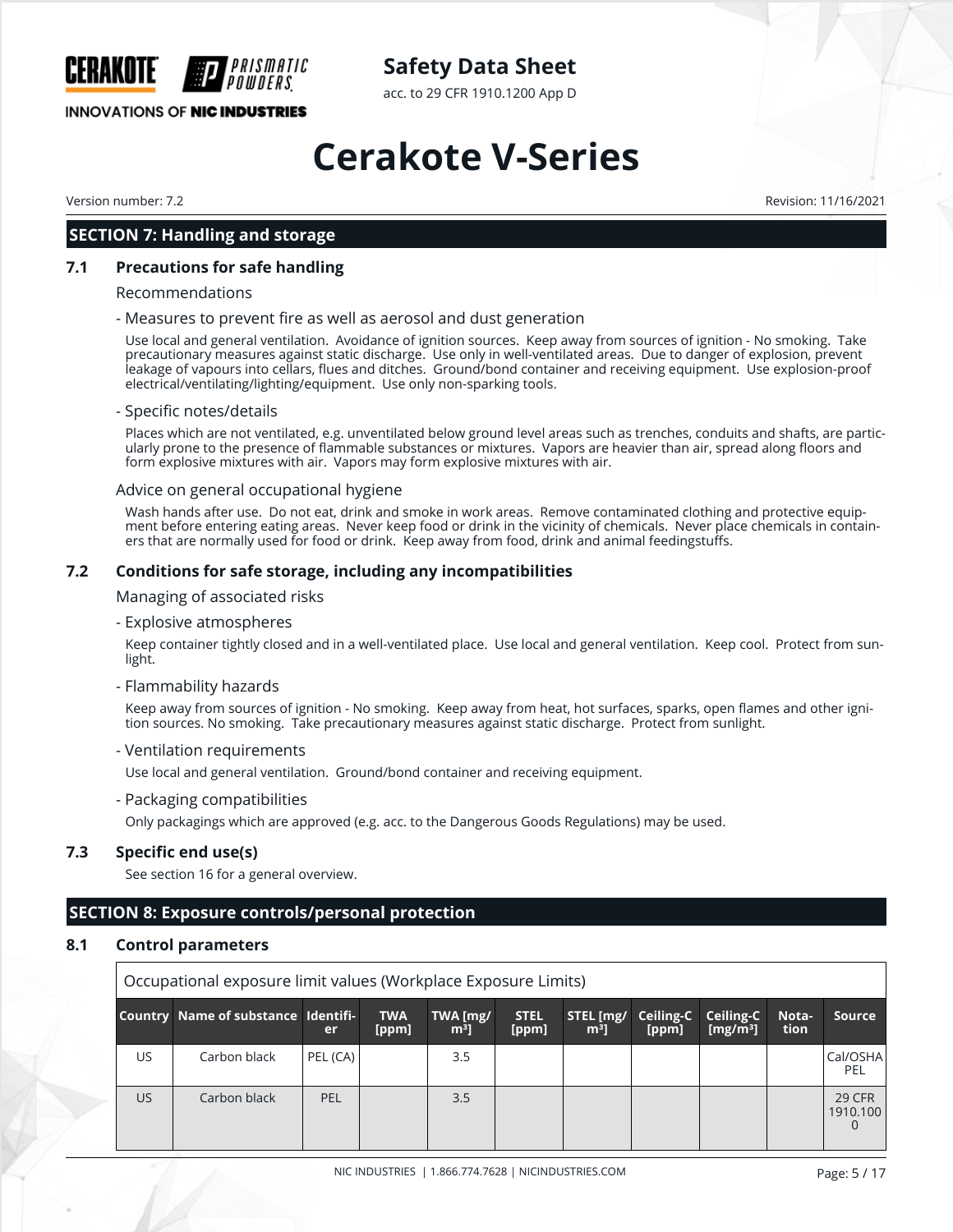

acc. to 29 CFR 1910.1200 App D

## **INNOVATIONS OF NIC INDUSTRIES**

# **Cerakote V-Series**

Version number: 7.2 Revision: 11/16/2021

| Occupational exposure limit values (Workplace Exposure Limits) |                                     |             |                     |                            |                      |                             |                    |                          |                                         |                            |
|----------------------------------------------------------------|-------------------------------------|-------------|---------------------|----------------------------|----------------------|-----------------------------|--------------------|--------------------------|-----------------------------------------|----------------------------|
|                                                                | Country Name of substance Identifi- | er          | <b>TWA</b><br>[ppm] | TWA [mg/<br>m <sup>3</sup> | <b>STEL</b><br>[ppm] | STEL [mg/<br>m <sup>3</sup> | Ceiling-C<br>[ppm] | Ceiling-C<br>[ $mg/m3$ ] | Nota-<br>tion                           | <b>Source</b>              |
| <b>US</b>                                                      | Carbon black                        | <b>REL</b>  |                     | 3.5<br>(10 h)              |                      |                             |                    |                          | appx-A,<br>appx-C                       | <b>NIOSH</b><br><b>REL</b> |
| <b>US</b>                                                      | Carbon black                        | <b>TLV®</b> |                     | 3                          |                      |                             |                    |                          |                                         | <b>ACGIH®</b><br>2021      |
| <b>US</b>                                                      | Carbon black                        | <b>REL</b>  |                     | 0.1<br>(10 h)              |                      |                             |                    |                          | PAH <sub>s</sub> ,<br>appx-A,<br>appx-C | <b>NIOSH</b><br><b>REL</b> |
| US.                                                            | Performance Ceram-<br>ic $#1$       | <b>TLV®</b> |                     | 10                         |                      |                             |                    |                          |                                         | <b>ACGIH®</b><br>2021      |
| <b>US</b>                                                      | Performance Ceram-<br>ic $#1$       | PEL         |                     | 15                         |                      |                             |                    |                          | i, dust                                 | 29 CFR<br>1910.100<br>0    |
| US.                                                            | Performance Ceram-<br>$ic$ #1       | <b>REL</b>  |                     |                            |                      |                             |                    |                          | lowest,<br>appx-A                       | <b>NIOSH</b><br><b>REL</b> |

Notation

| <b>NOTATION</b> |                                                                                                                                                                             |
|-----------------|-----------------------------------------------------------------------------------------------------------------------------------------------------------------------------|
| appx-A          | NIOSH Potential Occupational Carcinogen (Appendix A)                                                                                                                        |
| appx-C          | Appendix C - Supplementary Exposure Limits                                                                                                                                  |
| Ceiling-C       | ceiling value is a limit value above which exposure should not occur                                                                                                        |
| dust            | as dust                                                                                                                                                                     |
|                 | inhalable fraction                                                                                                                                                          |
| lowest          | exposure by all routes should be carefully controlled to levels as low as possible                                                                                          |
| <b>PAHs</b>     | as polycyclic aromatic hydrocarbons (PAHs)                                                                                                                                  |
| <b>STEL</b>     | short-term exposure limit; a limit value above which exposure should not occur and which is related to a 15-minute period (un-<br>less otherwise specified)                 |
| <b>TWA</b>      | time-weighted average (long-term exposure limit); measured or calculated in relation to a reference period of 8 hours time-<br>weighted average (unless otherwise specified |

#### **8.2 Exposure controls**

Appropriate engineering controls

General ventilation.

Individual protection measures (personal protective equipment)

#### Eye/face protection

Wear eye/face protection.

#### Skin protection

- Hand protection

Wear suitable gloves. Chemical protection gloves are suitable, which are tested according to EN 374. Check leak-tightness/ impermeability prior to use. In the case of wanting to use the gloves again, clean them before taking off and air them well. For special purposes, it is recommended to check the resistance to chemicals of the protective gloves mentioned above together with the supplier of these gloves.

#### - Other protection measures

Take recovery periods for skin regeneration. Preventive skin protection (barrier creams/ointments) is recommended. Wash hands thoroughly after handling.

#### Respiratory protection

In case of inadequate ventilation wear respiratory protection.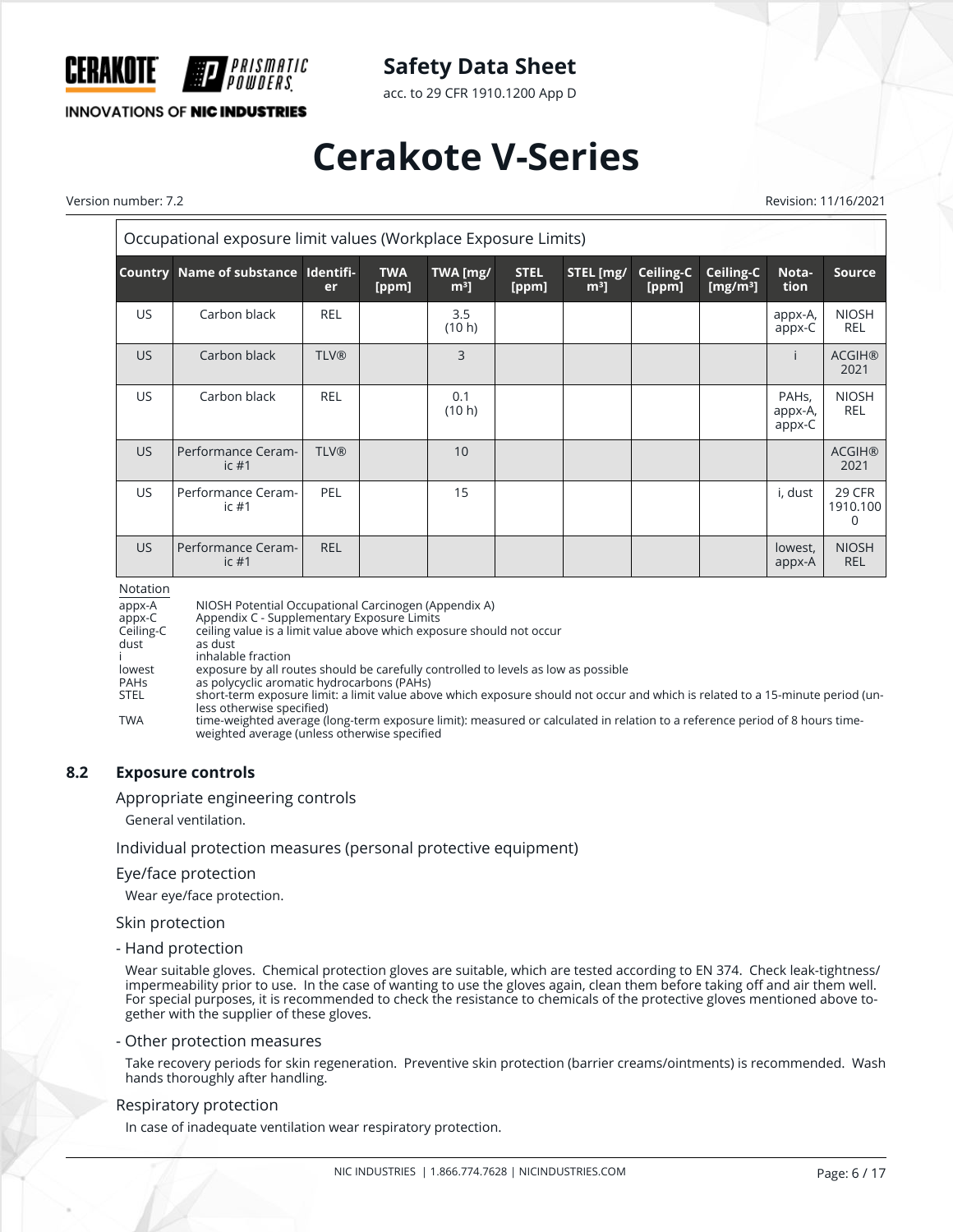

**INNOVATIONS OF NIC INDUSTRIES** 

# **Safety Data Sheet**

acc. to 29 CFR 1910.1200 App D

# **Cerakote V-Series**

Version number: 7.2 Revision: 11/16/2021

### Environmental exposure controls

Use appropriate container to avoid environmental contamination. Keep away from drains, surface and ground water.

## **SECTION 9: Physical and chemical properties**

## **9.1 Information on basic physical and chemical properties**

### **Appearance**

| Physical state | Liquid                |
|----------------|-----------------------|
| Color          | Various               |
| Particle       | Not relevant (liquid) |
| Odor           | Ammoniacal            |

## **Other safety parameters**

| pH (value)                              | Not determined              |
|-----------------------------------------|-----------------------------|
|                                         |                             |
| Melting point/freezing point            | Not determined              |
| Initial boiling point and boiling range | >133.8 °C                   |
| Flash point                             | 24 °C                       |
| Evaporation rate                        | Not determined              |
| Flammability (solid, gas)               | Not relevant (fluid)        |
| Vapor pressure                          | 0.018 Pa at 25 $^{\circ}$ C |
| Density                                 | Not determined              |
| Vapor density                           | Not available               |
| Relative density                        | Not available               |
| Solubility(ies)                         | Not determined              |
| Partition coefficient                   |                             |
| - n-octanol/water (log KOW)             | Not available               |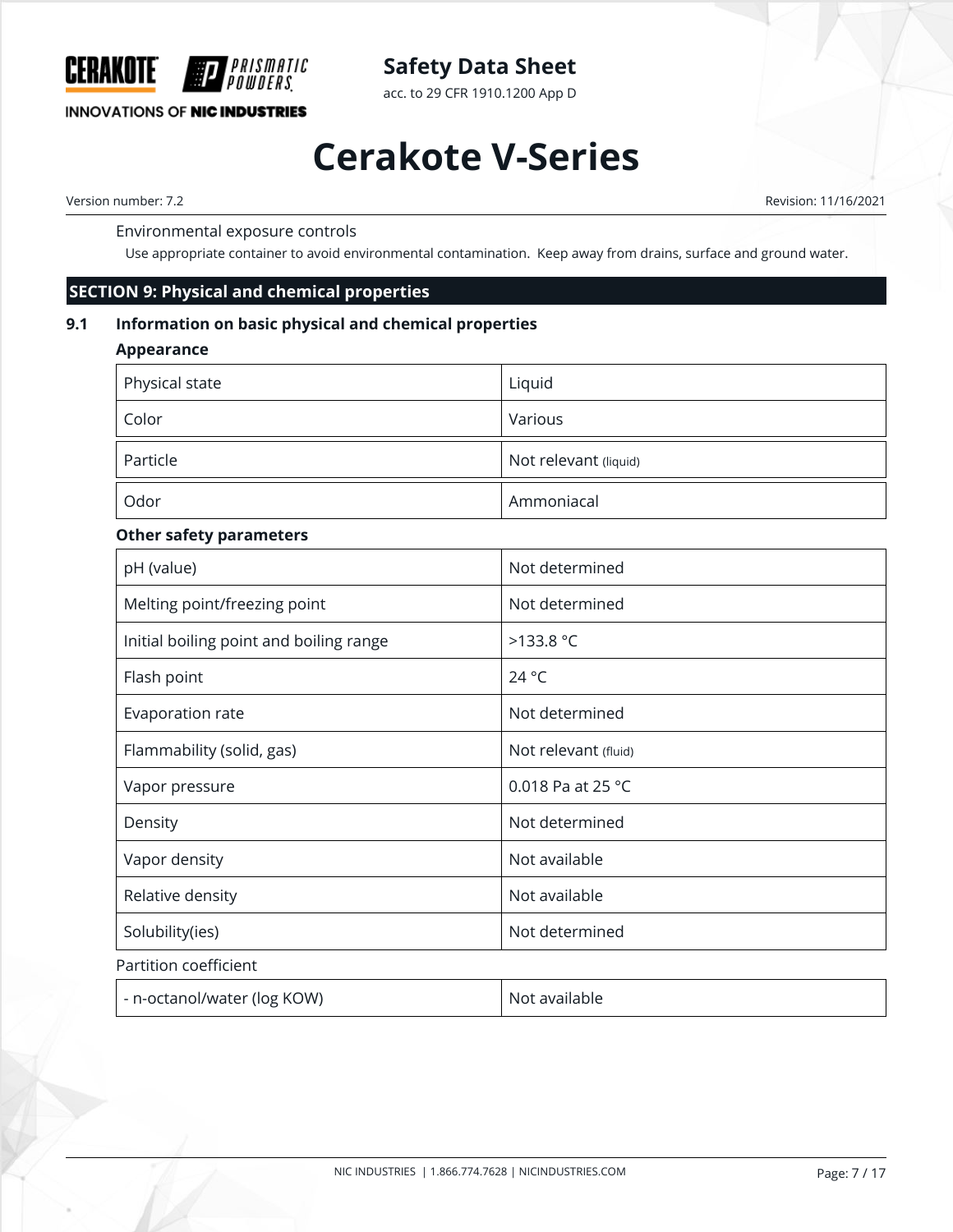

acc. to 29 CFR 1910.1200 App D

## **INNOVATIONS OF NIC INDUSTRIES**

# **Cerakote V-Series**

Version number: 7.2 Revision: 11/16/2021

| Auto-ignition temperature | $600 °C$ (auto-ignition temperature (liquids and gases)) |
|---------------------------|----------------------------------------------------------|
| Viscosity                 | Not determined                                           |
| Explosive properties      | None                                                     |
| Oxidizing properties      | None                                                     |

#### **9.2 Other information**

| Temperature class (USA, acc. to NEC 500) | $\mid$ T1 (maximum permissible surface temperature on the equipment: |
|------------------------------------------|----------------------------------------------------------------------|
|                                          | 450°C)                                                               |

## **SECTION 10: Stability and reactivity**

#### **10.1 Reactivity**

Concerning incompatibility: see below "Conditions to avoid" and "Incompatible materials". The mixture contains reactive substance(s). Risk of ignition.

#### If heated:

Risk of ignition.

#### **10.2 Chemical stability**

See below "Conditions to avoid".

#### **10.3 Possibility of hazardous reactions**

No known hazardous reactions.

#### **10.4 Conditions to avoid**

Keep away from heat, hot surfaces, sparks, open flames and other ignition sources. No smoking.

#### Hints to prevent fire or explosion

Use explosion-proof electrical/ventilating/lighting/equipment. Use only non-sparking tools. Take precautionary measures against static discharge.

#### **10.5 Incompatible materials**

Oxidizers. Alkalines. Strong acids.

#### **10.6 Hazardous decomposition products**

Carbon dioxide, carbon monoxide, and silicon oxides may be produced from all coating formulations. Chlorine-containing gases, fluorine-containing gases may be produced in products containing p-chlorobenzotrifluoride. Hazardous combustion products: see section 5.

## **SECTION 11: Toxicological information**

#### **11.1 Information on toxicological effects**

Test data are not available for the complete mixture.

#### Classification procedure

The method for classification of the mixture is based on ingredients of the mixture (additivity formula).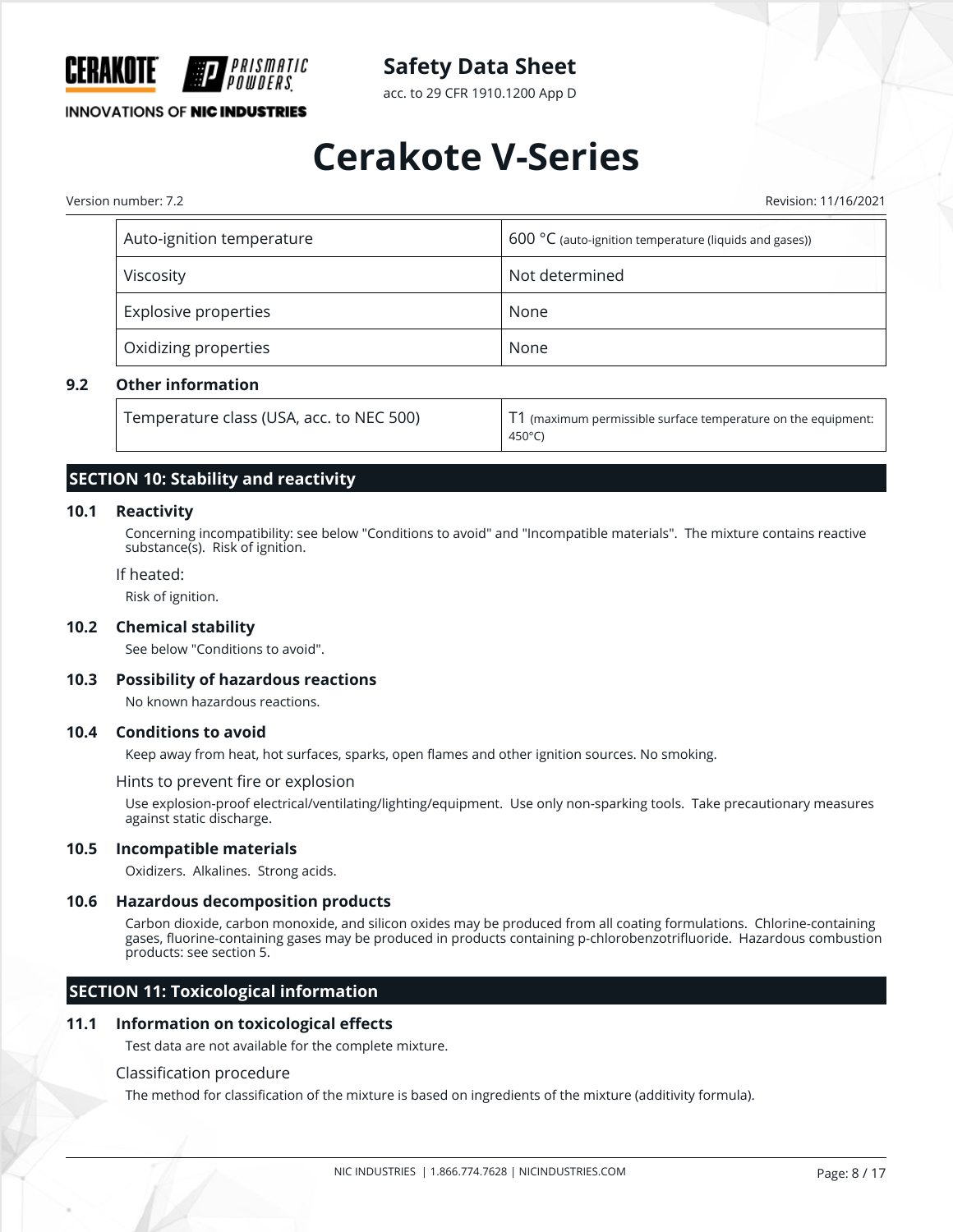

acc. to 29 CFR 1910.1200 App D

# **Cerakote V-Series**

Version number: 7.2 Revision: 11/16/2021

## **Classification acc. to OSHA "Hazard Communication Standard" (29 CFR 1910.1200)**

Acute toxicity

Harmful if swallowed.

- Acute toxicity estimate (ATE)

Oral  $1,562 \frac{mg}{kg}$ 

Acute toxicity estimate (ATE) of components of the mixture

| Name of substance                    | <b>CAS No</b> | <b>Exposure route</b> | <b>ATE</b>                  |
|--------------------------------------|---------------|-----------------------|-----------------------------|
| Thermal Cure Refractory Resin        | Trade Secret  | Oral                  | 500 $mg/g_E$                |
| Thermal Cure Refractory Resin        | Trade Secret  | Dermal                | 1,100 $mg/_{kg}$            |
| Ceramic Based Pigments and Additives | Trade Secret  | Inhalation: vapor     | 11 $mg/1/4h$                |
| Ceramic Based Pigments and Additives | Trade Secret  | Inhalation: dust/mist | $>2.3$ mg/ <sub>I</sub> /4h |

## Skin corrosion/irritation

Causes severe skin burns and eye damage.

#### Serious eye damage/eye irritation

Causes serious eye damage.

## Respiratory or skin sensitization

May cause an allergic skin reaction.

## Germ cell mutagenicity

Shall not be classified as germ cell mutagenic.

#### Carcinogenicity

May cause cancer.

| IARC Monographs on the Evaluation of Carcinogenic Risks to Humans |                       |               |  |  |  |  |
|-------------------------------------------------------------------|-----------------------|---------------|--|--|--|--|
| Name of substance                                                 | <b>Classification</b> | <b>Number</b> |  |  |  |  |
| Performance Ceramic #1                                            | 2Β                    |               |  |  |  |  |
| Carbon black                                                      | 2B                    |               |  |  |  |  |
| p-chlorobenzotrifluoride                                          | 2B                    |               |  |  |  |  |

 $L$ egend<br> $\frac{2B}{2B}$ 

Possibly carcinogenic to humans

| National Toxicology Program (United States): Report on Carcinogens           |           |                                  |                           |
|------------------------------------------------------------------------------|-----------|----------------------------------|---------------------------|
| Name of substance<br><b>CAS No</b><br><b>Classification</b><br><b>Number</b> |           |                                  |                           |
| Carbon black                                                                 | 1333-86-4 | Known to be human<br>carcinogens | 1st Report on Carcinogens |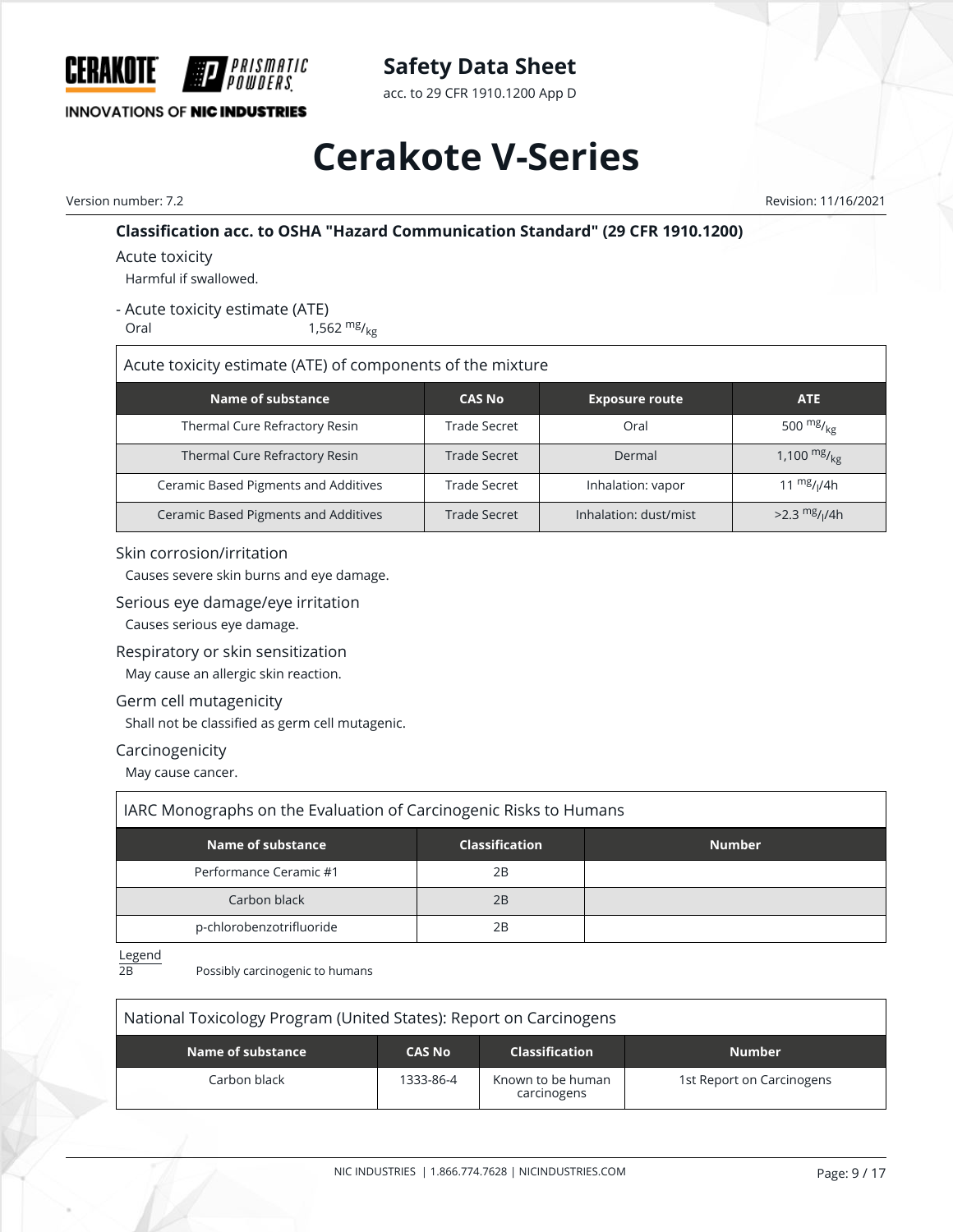

acc. to 29 CFR 1910.1200 App D

## **INNOVATIONS OF NIC INDUSTRIES**

# **Cerakote V-Series**

Version number: 7.2 Revision: 11/16/2021

Reproductive toxicity

Shall not be classified as a reproductive toxicant.

Specific target organ toxicity - single exposure

Shall not be classified as a specific target organ toxicant (single exposure).

Specific target organ toxicity - repeated exposure

Shall not be classified as a specific target organ toxicant (repeated exposure).

Aspiration hazard

Shall not be classified as presenting an aspiration hazard.

# **SECTION 12: Ecological information**

#### **12.1 Toxicity**

Very toxic to aquatic life with long lasting effects.

| Aquatic toxicity (acute) of components of the mixture |                     |                   |                          |                       |                      |
|-------------------------------------------------------|---------------------|-------------------|--------------------------|-----------------------|----------------------|
| Name of substance                                     | <b>CAS No.</b>      | <b>Endpoint</b>   | Value                    | <b>Species</b>        | <b>Exposure time</b> |
| p-chlorobenzotrifluoride                              | 98-56-6             | <b>LC50</b>       | 6.5 $mg/1$               | Fish                  | 24h                  |
| p-chlorobenzotrifluoride                              | $98 - 56 - 6$       | ErC <sub>50</sub> | $>0.41 \frac{mg}{l}$     | Algae                 | 72 h                 |
| p-chlorobenzotrifluoride                              | 98-56-6             | <b>EC50</b>       | $>0.41 \frac{mg}{l}$     | Algae                 | 72 h                 |
| Performance Ceramic #2                                | <b>Trade Secret</b> | <b>LC50</b>       | $100 \frac{mg}{l}$       | <b>Fish</b>           | 96h                  |
| Performance Ceramic #2                                | Trade Secret        | <b>EC50</b>       | $>100$ mg/ $\frac{m}{l}$ | Aquatic invertebrates | 24h                  |
| Carbon black                                          | 1333-86-4           | <b>LC50</b>       | $>1.000$ mg/             | <b>Fish</b>           | 96h                  |
| Carbon black                                          | 1333-86-4           | <b>EC50</b>       | $>5,600$ mg/             | Aquatic invertebrates | 24 h                 |
| Carbon black                                          | 1333-86-4           | ErC <sub>50</sub> | $>10,000$ mg/            | Algae                 | 72h                  |

| Aquatic toxicity (chronic) of components of the mixture |               |                  |              |                |                      |
|---------------------------------------------------------|---------------|------------------|--------------|----------------|----------------------|
| Name of substance                                       | <b>CAS No</b> | <b>Endpoint</b>  | Value        | <b>Species</b> | <b>Exposure time</b> |
| p-chlorobenzotrifluoride                                | 98-56-6       | EC <sub>50</sub> | 242.1 $mg/$  | Microorganisms | 30 min               |
| Ceramic Based Pigments<br>and Additives                 | Trade Secret  | EC <sub>50</sub> | 300.4 $mg/1$ | Microorganisms | 3 <sub>h</sub>       |
| Carbon black                                            | 1333-86-4     | EC <sub>50</sub> | $>1,000$ mg/ | Microorganisms | 3 h                  |

## **12.2 Persistence and degradability**

Data are not available.

#### **12.3 Bioaccumulative potential**

Data are not available.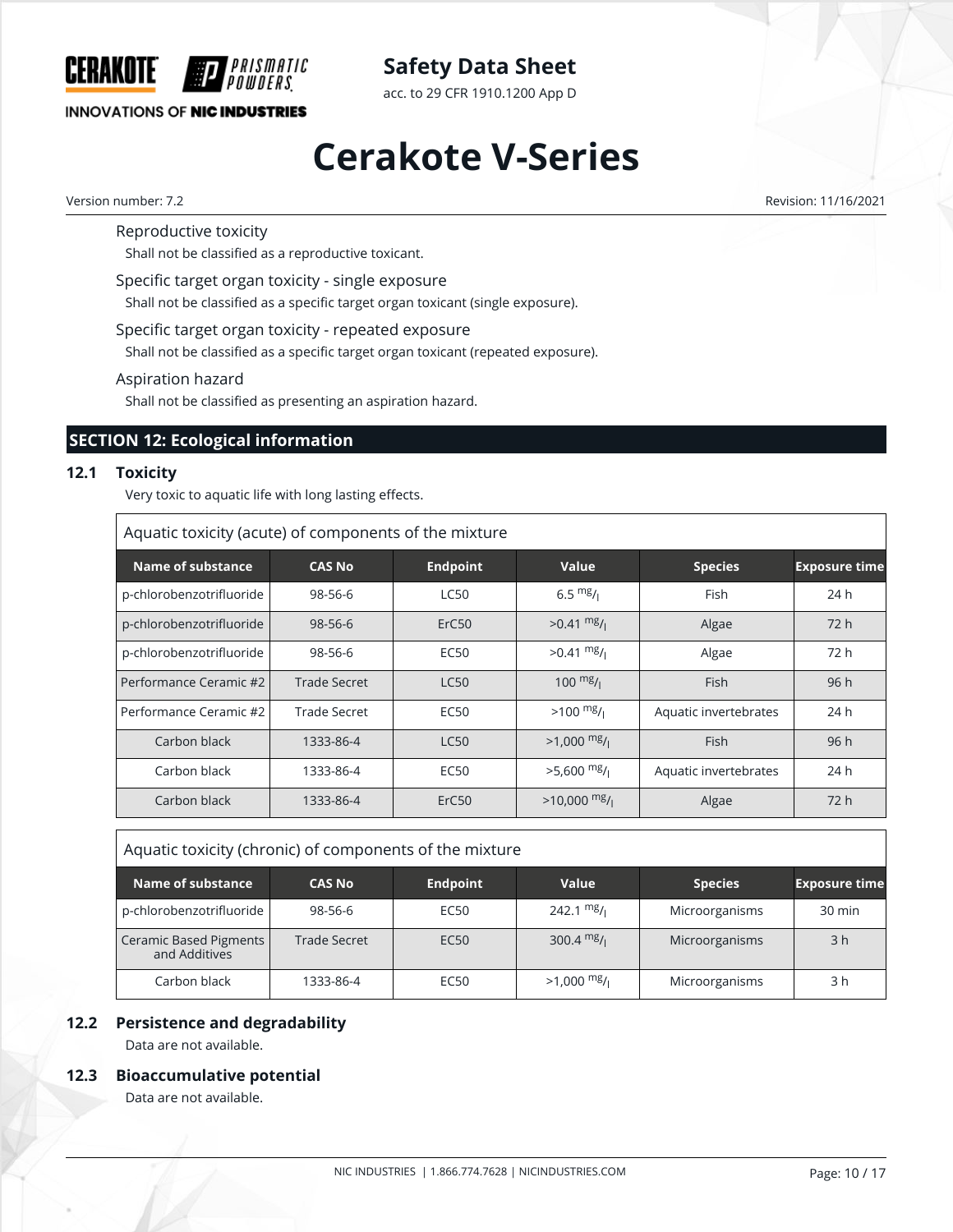

acc. to 29 CFR 1910.1200 App D

## **INNOVATIONS OF NIC INDUSTRIES**

# **Cerakote V-Series**

Version number: 7.2 Revision: 11/16/2021

## **12.4 Mobility in soil** Data are not available.

- **12.5 Results of PBT and vPvB assessment** Data are not available.
- **12.6 Endocrine disrupting properties** None of the ingredients are listed.

#### **12.7 Other adverse effects**

Data are not available.

## **SECTION 13: Disposal considerations**

#### **13.1 Waste treatment methods**

#### Product/packaging disposal

Do not empty into drains. Avoid release to the environment. Contact a licensed professional waste disposal service to dispose of this material and its packaging.

#### Waste treatment of containers/packages

Only packagings which are approved (e.g. acc. to DOT) may be used. Completely emptied packages can be recycled. Handle contaminated packages in the same way as the substance itself.

#### Hazardous waste code(s)

D001, D007, D027

The waste code(s) should be assigned in discussion between the user and the waste disposal company.

#### **Remarks**

Please consider the relevant national or regional provisions. Waste shall be separated into the categories that can be handled separately by the local or national waste management facilities.

## **SECTION 14: Transport information**

#### **14.1 UN number**

|      | <b>DOT</b>                        | <b>UN 1263</b>          |
|------|-----------------------------------|-------------------------|
|      | IMDG-Code                         | <b>UN 1263</b>          |
|      | <b>ICAO-TI</b>                    | <b>UN 1263</b>          |
| 14.2 | UN proper shipping name           |                         |
|      | <b>DOT</b>                        | Paint related material  |
|      | IMDG-Code                         | PAINT RFI ATFD MATFRIAL |
|      | <b>ICAO-TI</b>                    | Paint related material  |
| 14.3 | <b>Transport hazard class(es)</b> |                         |
|      | DOT.                              | 3                       |
|      | IMDG-Code                         | 3                       |
|      | <b>ICAO-TI</b>                    | 3                       |
|      |                                   |                         |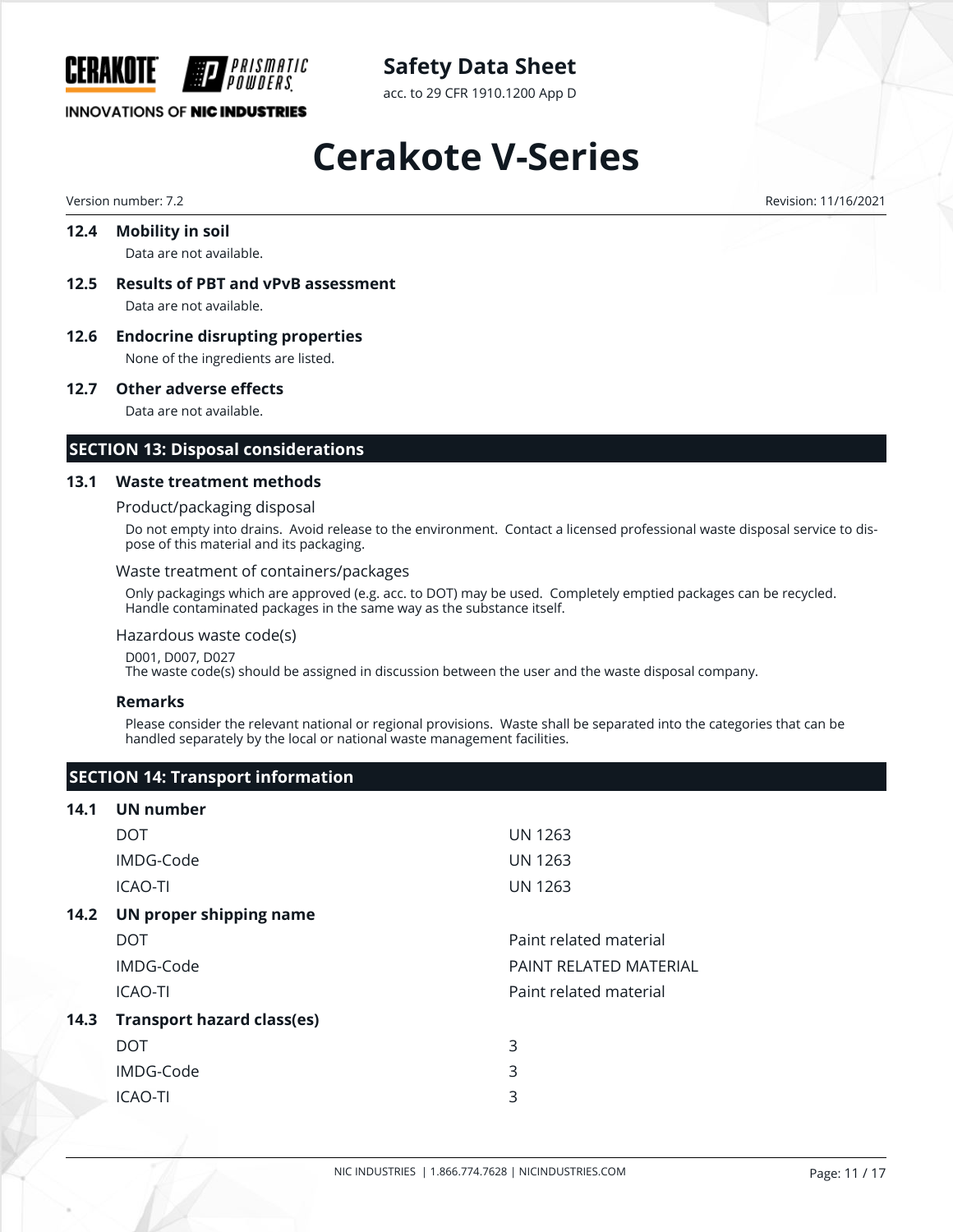

acc. to 29 CFR 1910.1200 App D

# **INNOVATIONS OF NIC INDUSTRIES**

# **Cerakote V-Series**

Version number: 7.2 Revision: 11/16/2021

| 14.4 | <b>Packing group</b>                                                                                                   |                                                                            |  |  |  |  |
|------|------------------------------------------------------------------------------------------------------------------------|----------------------------------------------------------------------------|--|--|--|--|
|      | <b>DOT</b>                                                                                                             | $\begin{array}{c} \hline \end{array}$                                      |  |  |  |  |
|      | IMDG-Code                                                                                                              | $\mathbf{III}$                                                             |  |  |  |  |
|      | <b>ICAO-TI</b>                                                                                                         | $\begin{array}{c} \hline \end{array}$                                      |  |  |  |  |
| 14.5 | <b>Environmental hazards</b>                                                                                           | hazardous to the aquatic environment                                       |  |  |  |  |
|      | Environmentally hazardous substance (aquatic<br>environment)                                                           | p-chlorobenzotrifluoride                                                   |  |  |  |  |
| 14.6 | <b>Special precautions for user</b><br>There is no additional information.                                             |                                                                            |  |  |  |  |
| 14.7 | Transport in bulk according to Annex II of MARPOL and the IBC Code<br>The cargo is not intended to be carried in bulk. |                                                                            |  |  |  |  |
|      | Information for each of the UN Model Regulations                                                                       |                                                                            |  |  |  |  |
|      | Transport of dangerous goods by road or rail (49 CFR US DOT) - Additional information                                  |                                                                            |  |  |  |  |
|      | Particulars in the shipper's declaration                                                                               | UN1263, Paint related material, 3, III, environment-<br>ally hazardous     |  |  |  |  |
|      | Danger label(s)                                                                                                        | 3, fish and tree                                                           |  |  |  |  |
|      |                                                                                                                        |                                                                            |  |  |  |  |
|      | Environmental hazards                                                                                                  | yes (hazardous to the aquatic environment)                                 |  |  |  |  |
|      | Special provisions (SP)                                                                                                | 367, B1, B52, B131, IB3, T2, TP1, TP29                                     |  |  |  |  |
|      | <b>ERG No</b>                                                                                                          | 128                                                                        |  |  |  |  |
|      | International Maritime Dangerous Goods Code (IMDG) - Additional information                                            |                                                                            |  |  |  |  |
|      | Marine pollutant                                                                                                       | yes (hazardous to the aquatic environment) (p-chlorobenzotrifluor-<br>ide) |  |  |  |  |
|      | Danger label(s)                                                                                                        | 3, fish and tree                                                           |  |  |  |  |
|      |                                                                                                                        |                                                                            |  |  |  |  |
|      | Special provisions (SP)                                                                                                | 163, 223, 367, 955                                                         |  |  |  |  |
|      | Excepted quantities (EQ)                                                                                               | E <sub>1</sub>                                                             |  |  |  |  |
|      | Limited quantities (LQ)                                                                                                | 5L                                                                         |  |  |  |  |
|      |                                                                                                                        | F-E, <u>S-E</u>                                                            |  |  |  |  |
|      | EmS                                                                                                                    |                                                                            |  |  |  |  |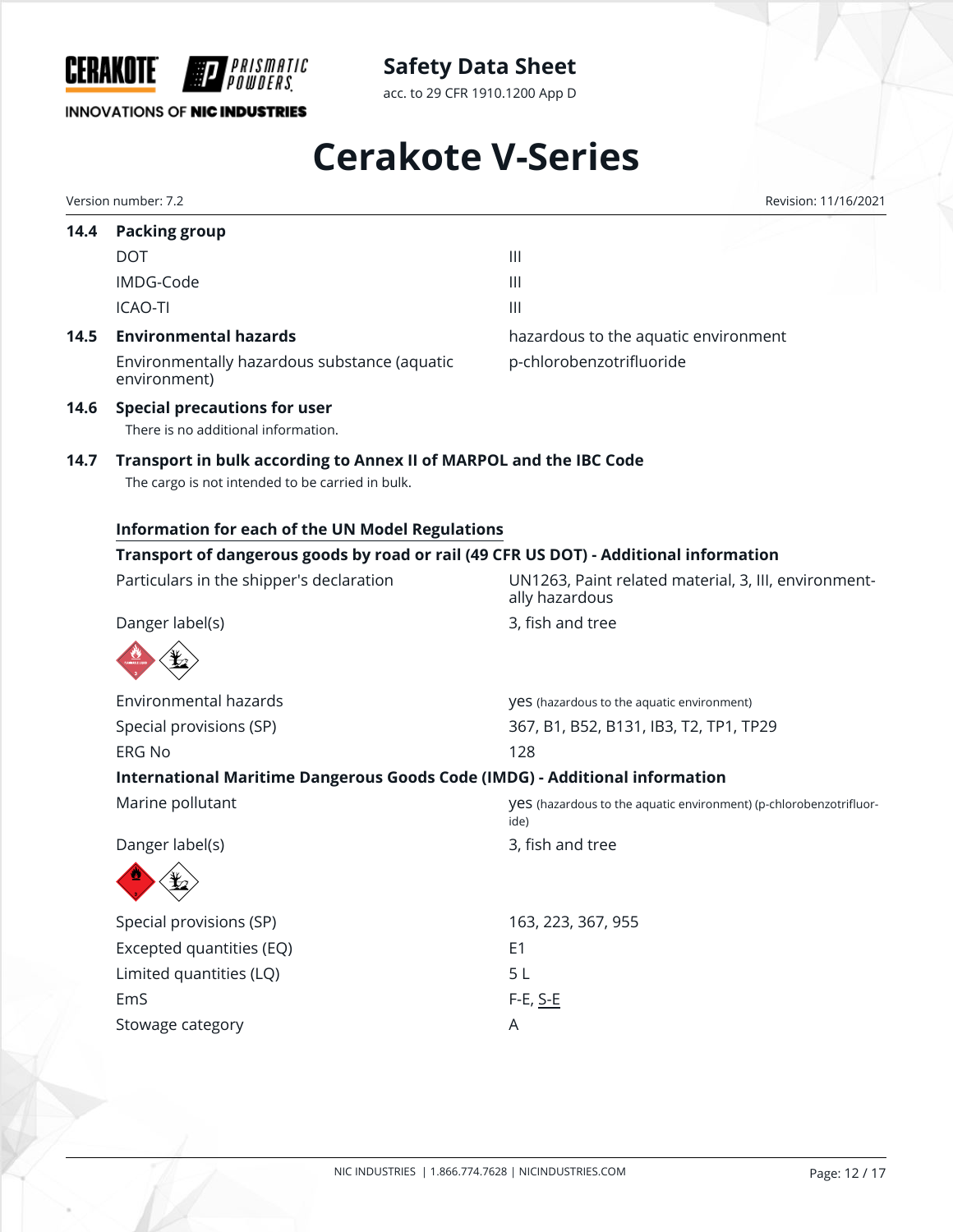

acc. to 29 CFR 1910.1200 App D

# **Cerakote V-Series**

Version number: 7.2 Revision: 11/16/2021

| International Civil Aviation Organization (ICAO-IATA/DGR) - Additional information |                                                   |  |
|------------------------------------------------------------------------------------|---------------------------------------------------|--|
| Environmental hazards                                                              | <b>VeS</b> (hazardous to the aquatic environment) |  |
| Danger label(s)                                                                    | 3                                                 |  |
|                                                                                    |                                                   |  |
| Special provisions (SP)                                                            | A3, A72, A192                                     |  |
| Excepted quantities (EQ)                                                           | F1                                                |  |
| Limited quantities (LQ)                                                            | 10 L                                              |  |

# **SECTION 15: Regulatory information**

# **15.1 Safety, health and environmental regulations specific for the product in question**

# **National regulations (United States)**

**Toxic Substance Control Act (TSCA)** All ingredients are listed

# **Superfund Amendment and Reauthorization Act (SARA TITLE III )**

- The List of Extremely Hazardous Substances and Their Threshold Planning Quantities (EPCRA Section 302, 304)

None of the ingredients are listed.

- Specific Toxic Chemical Listings (EPCRA Section 313) None of the ingredients are listed.

# **Comprehensive Environmental Response, Compensation, and Liability Act (CERCLA)**

- List of Hazardous Substances and Reportable Quantities (CERCLA section 102a) (40 CFR 302.4) None of the ingredients are listed.

## **Clean Air Act**

None of the ingredients are listed.

## **Right to Know Hazardous Substance List**

- Toxic or Hazardous Substance List (MA-TURA) None of the ingredients are listed.
- Hazardous Substances List (MN-ERTK)

| Name of substance      | <b>References</b> | <b>Remarks</b> |
|------------------------|-------------------|----------------|
| Performance Ceramic #1 |                   |                |
| Carbon black           | A, N, O, R, *     |                |

Legend

Substances which are regulated by OSHA as carcinogens; have been categorized by the ACGIH as either "human carcinogens" or "suspect of carcinogenic potential for man"; have been evaluated by the International Agency for Research on Cancer (IARC) and found to be carcinogens or potential carcinogens; or have been listed as a carcinogen or potential carcinogen in the Annual Report on Carcinogens published by the National Toxicology Program (NTP).

N National Institute for Occupational Safety and Health (NIOSH), "Recommendations for Occupational Safety and Health Standards," August 1988, available from NIOSH, Publications Dissemination Office, Division of Standards Development and Technology Transfer

A American Conference of Governmental Industrial Hygienists (ACGIH), "Threshold Limit Values for Chemical Substances and Physical Agents and Biological Exposure Indices for 1992-93", available from ACGIH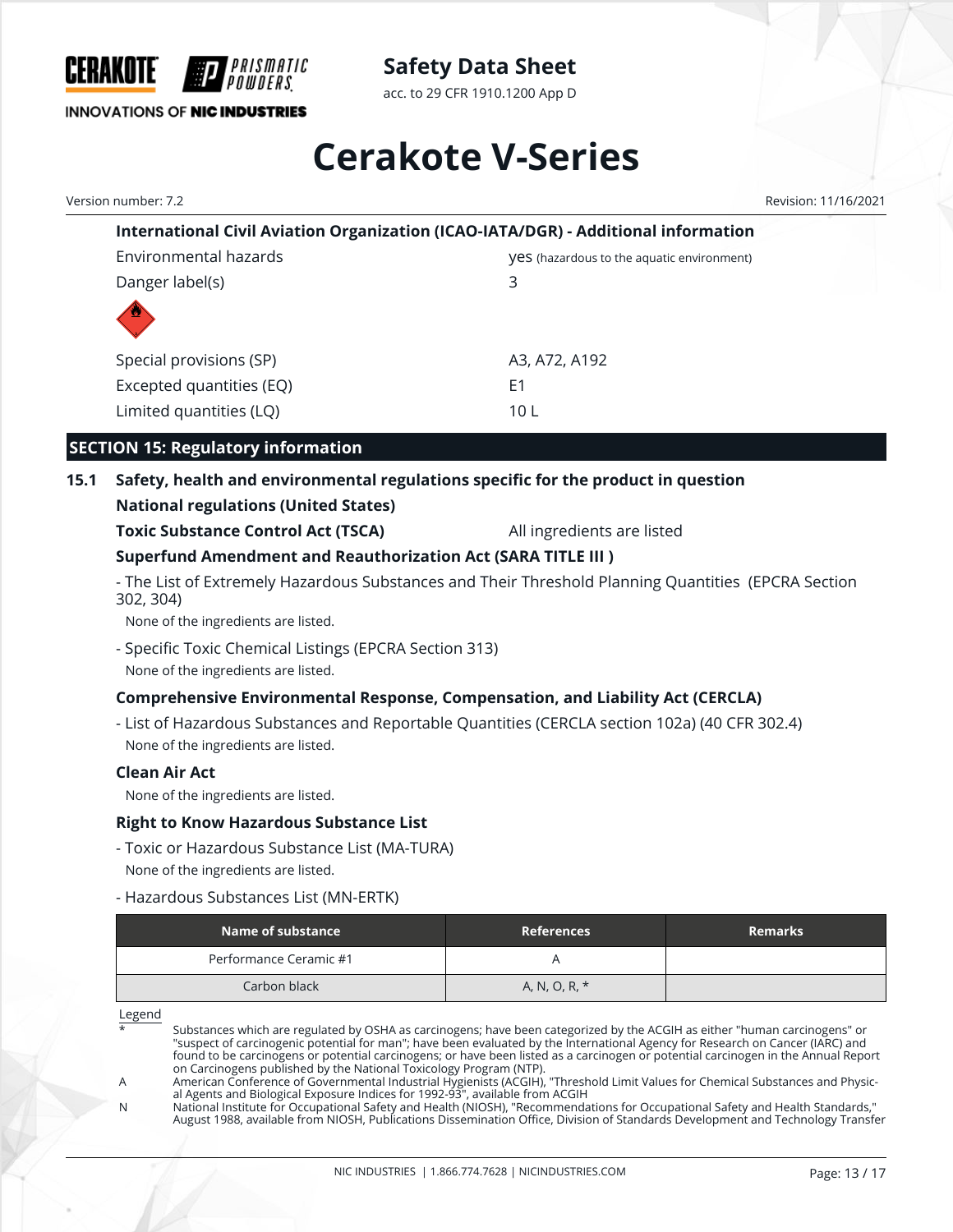

acc. to 29 CFR 1910.1200 App D

# **INNOVATIONS OF NIC INDUSTRIES**

# **Cerakote V-Series**

Version number: 7.2 Revision: 11/16/2021

# $rac{\text{Legend}}{\Omega}$

- O Occupational Safety and Health Administration (OSHA), Safety and Health Standards, Code of Federal Regulations, title 29, part 1910, subpart Z, "Toxic and Hazardous Substances, 1990." General information: Minnesota Department of Labor and Industry, Occupational Safety and Health Division
- R International Agency for Research on Cancer (IARC) Monographs on the Evaluation of the Carcinogenic Risks to Humans; Overall Evaluations of Carcinogenicity: An Updating of IARC Monographs Volumes 1 to 42, Supplement 7 (1987). Available from: WHO Publications Centre USA

#### - Hazardous Substance List (NJ-RTK)

| Name of substance      | <b>Remarks</b> | <b>Classifications</b> |
|------------------------|----------------|------------------------|
| Performance Ceramic #1 |                |                        |
| Carbon black           |                | ĆΑ                     |

Legend<br>CA

Carcinogenic

#### - Hazardous Substance List (Chapter 323) (PA-RTK)

| Name of substance      | <b>Classification</b> |
|------------------------|-----------------------|
| Performance Ceramic #1 |                       |
| Carbon black           |                       |

#### - Hazardous Substance List (RI-RTK)

| Name of substance      | <b>References</b> |
|------------------------|-------------------|
| Performance Ceramic #1 |                   |
| Carbon black           |                   |

Legend

Toxicity (ACGIH®)

## **California Environmental Protection Agency (Cal/EPA): Proposition 65 - Safe Drinking Water and Toxic Enforcement Act of 1987**

# Proposition 65 List of chemicals

| Name of substance        | <b>Remarks</b>                                      | Type of the toxicity |
|--------------------------|-----------------------------------------------------|----------------------|
| Performance Ceramic #1   | Airborne, unbound particles of res-<br>pirable size | Cancer               |
| Carbon black             | Airborne, unbound particles of res-<br>pirable size | Cancer               |
| p-chlorobenzotrifluoride |                                                     | Cancer               |

#### **VOC content**

All Cerakote coatings are VOC compliant under the EPA and have low to no VOC content. To find out the VOC content of an individual coating please contact sds@nicindustries.com for more information.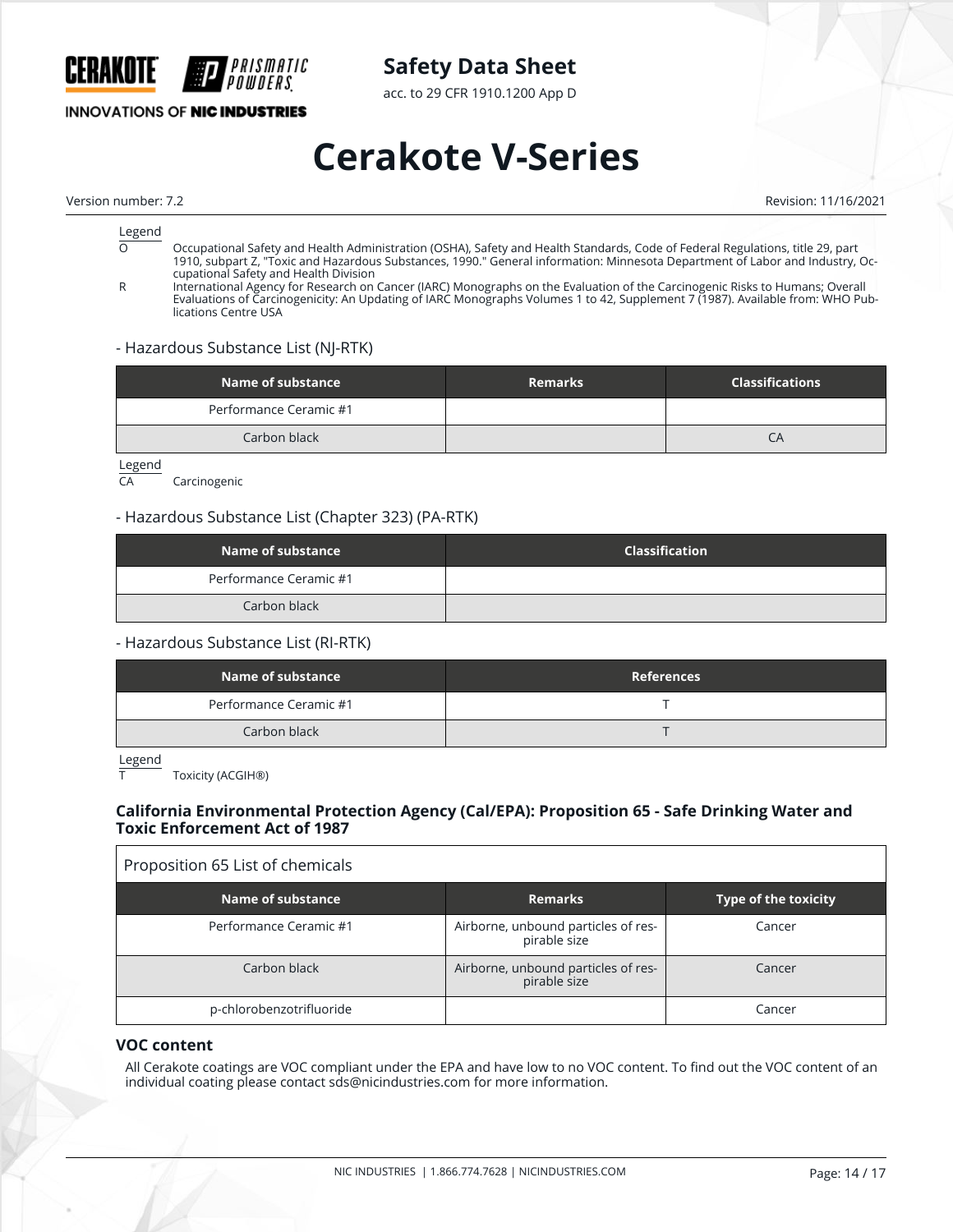

acc. to 29 CFR 1910.1200 App D

# **INNOVATIONS OF NIC INDUSTRIES**

# **Cerakote V-Series**

Version number: 7.2 Revision: 11/16/2021

### **Industry or sector specific available guidance(s)**

## **NFPA® 704**

National Fire Protection Association: Standard System for the Identification of the Hazards of Materials for Emergency Response (United States).

| Category       | Degree of haz-<br>ard | <b>Description</b>                                                               |
|----------------|-----------------------|----------------------------------------------------------------------------------|
| Flammability   |                       | Material that can be ignited under almost all ambient temperature conditions     |
| Health         |                       | Material that, under emergency conditions, can cause serious or permanent injury |
| Instability    |                       | Material that is normally stable, even under fire conditions                     |
| Special hazard |                       |                                                                                  |

#### **National inventories**

| Country   | <b>Inventory</b> | <b>Status</b>                  |
|-----------|------------------|--------------------------------|
| AU        | <b>AICS</b>      | Not all ingredients are listed |
| CA        | <b>DSL</b>       | Not all ingredients are listed |
| CA        | <b>NDSL</b>      | Not all ingredients are listed |
| <b>CN</b> | <b>IECSC</b>     | Not all ingredients are listed |
| EU        | ECSI             | Not all ingredients are listed |
| EU        | REACH Reg.       | Not all ingredients are listed |
| JP        | <b>CSCL-ENCS</b> | Not all ingredients are listed |
| JP        | <b>ISHA-ENCS</b> | Not all ingredients are listed |
| <b>KR</b> | <b>KECI</b>      | All ingredients are listed     |
| <b>MX</b> | <b>INSQ</b>      | Not all ingredients are listed |
| <b>NZ</b> | NZIoC            | Not all ingredients are listed |
| PH        | <b>PICCS</b>     | Not all ingredients are listed |
| <b>TR</b> | <b>CICR</b>      | Not all ingredients are listed |
| <b>TW</b> | <b>TCSI</b>      | All ingredients are listed     |
| <b>US</b> | <b>TSCA</b>      | All ingredients are listed     |

#### Legend

| <b>AICS</b>      | Australian Inventory of Chemical Substances                             |
|------------------|-------------------------------------------------------------------------|
| <b>CICR</b>      | Chemical Inventory and Control Regulation                               |
| CSCL-ENCS        | List of Existing and New Chemical Substances (CSCL-ENCS)                |
| <b>DSL</b>       | Domestic Substances List (DSL)                                          |
| ECSI             | EC Substance Inventory (EINECS, ELINCS, NLP)                            |
| <b>IECSC</b>     | Inventory of Existing Chemical Substances Produced or Imported in China |
| <b>INSO</b>      | National Inventory of Chemical Substances                               |
| <b>ISHA-ENCS</b> | Inventory of Existing and New Chemical Substances (ISHA-ENCS)           |
| <b>KECI</b>      | Korea Existing Chemicals Inventory                                      |
| <b>NDSL</b>      | Non-domestic Substances List (NDSL)                                     |
| NZIoC            | New Zealand Inventory of Chemicals                                      |
| <b>PICCS</b>     | Philippine Inventory of Chemicals and Chemical Substances (PICCS)       |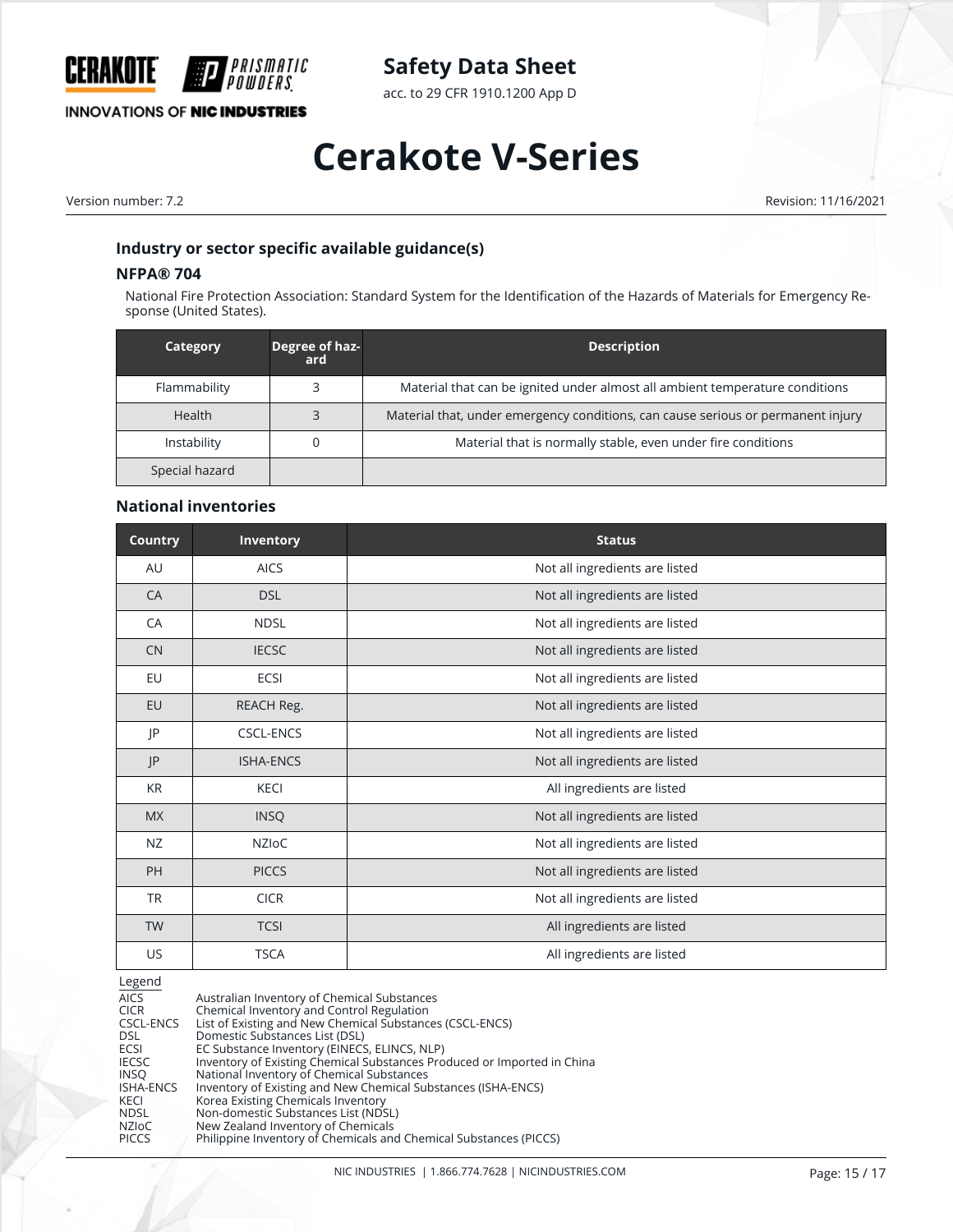

**INNOVATIONS OF NIC INDUSTRIES** 

# **Safety Data Sheet**

acc. to 29 CFR 1910.1200 App D

# **Cerakote V-Series**

Version number: 7.2 Revision: 11/16/2021

| Legend              |                                                                    |
|---------------------|--------------------------------------------------------------------|
| REACH Reg.          | REACH registered substances                                        |
| TCSI<br><b>TSCA</b> | Taiwan Chemical Substance Inventory<br>Toxic Substance Control Act |
|                     |                                                                    |

## **15.2 Chemical Safety Assessment**

Chemical safety assessments for substances in this mixture were not carried out.

# **SECTION 16: Other information, including date of preparation or last revision**

## **Abbreviations and acronyms**

| Abbr.              | <b>Descriptions of used abbreviations</b>                                                                                                                                                                                                             |
|--------------------|-------------------------------------------------------------------------------------------------------------------------------------------------------------------------------------------------------------------------------------------------------|
| 29 CFR 1910.1000   | 29 CFR 1910.1000, Tables Z-1, Z-2, Z-3 - Occupational Safety and Health Standards: Toxic and Hazardous Sub-<br>stances (permissible exposure limits)                                                                                                  |
| 49 CFR US DOT      | 49 CFR U.S. Department of Transportation                                                                                                                                                                                                              |
| <b>ACGIH®</b>      | American Conference of Governmental Industrial Hygienists                                                                                                                                                                                             |
| <b>ACGIH® 2021</b> | From ACGIH®, 2021 TLVs® and BEIs® Book. Copyright 2021. Reprinted with permission. Information on the<br>proper use of the TLVs® and BEIs®: http://www.acgih.org/tlv-bei-guidelines/policies-procedures-presenta-<br>tions/tlv-bei-position-statement |
| ATE                | <b>Acute Toxicity Estimate</b>                                                                                                                                                                                                                        |
| Cal/OSHA PEL       | California Division of Occupational Safety and Health (Cal/OSHA): Permissible Exposure Limits (PELs)                                                                                                                                                  |
| CAS                | Chemical Abstracts Service (service that maintains the most comprehensive list of chemical substances)                                                                                                                                                |
| Ceiling-C          | Ceiling value                                                                                                                                                                                                                                         |
| <b>DGR</b>         | Dangerous Goods Regulations (see IATA/DGR)                                                                                                                                                                                                            |
| <b>DOT</b>         | Department of Transportation (USA)                                                                                                                                                                                                                    |
| <b>EC50</b>        | Effective Concentration 50 %. The EC50 corresponds to the concentration of a tested substance causing 50 %<br>changes in response (e.g. on growth) during a specified time interval                                                                   |
| <b>EINECS</b>      | European Inventory of Existing Commercial Chemical Substances                                                                                                                                                                                         |
| <b>ELINCS</b>      | European List of Notified Chemical Substances                                                                                                                                                                                                         |
| EmS                | <b>Emergency Schedule</b>                                                                                                                                                                                                                             |
| ErC50              | ≡ EC50: in this method, that concentration of test substance which results in a 50 % reduction in either growth<br>(EbC50) or growth rate (ErC50) relative to the control                                                                             |
| <b>ERG No</b>      | Emergency Response Guidebook - Number                                                                                                                                                                                                                 |
| <b>GHS</b>         | "Globally Harmonized System of Classification and Labelling of Chemicals" developed by the United Nations                                                                                                                                             |
| <b>IARC</b>        | International Agency for Research on Cancer                                                                                                                                                                                                           |
| <b>IATA</b>        | International Air Transport Association                                                                                                                                                                                                               |
| <b>IATA/DGR</b>    | Dangerous Goods Regulations (DGR) for the air transport (IATA)                                                                                                                                                                                        |
| <b>ICAO</b>        | International Civil Aviation Organization                                                                                                                                                                                                             |
| <b>ICAO-TI</b>     | Technical instructions for the safe transport of dangerous goods by air                                                                                                                                                                               |